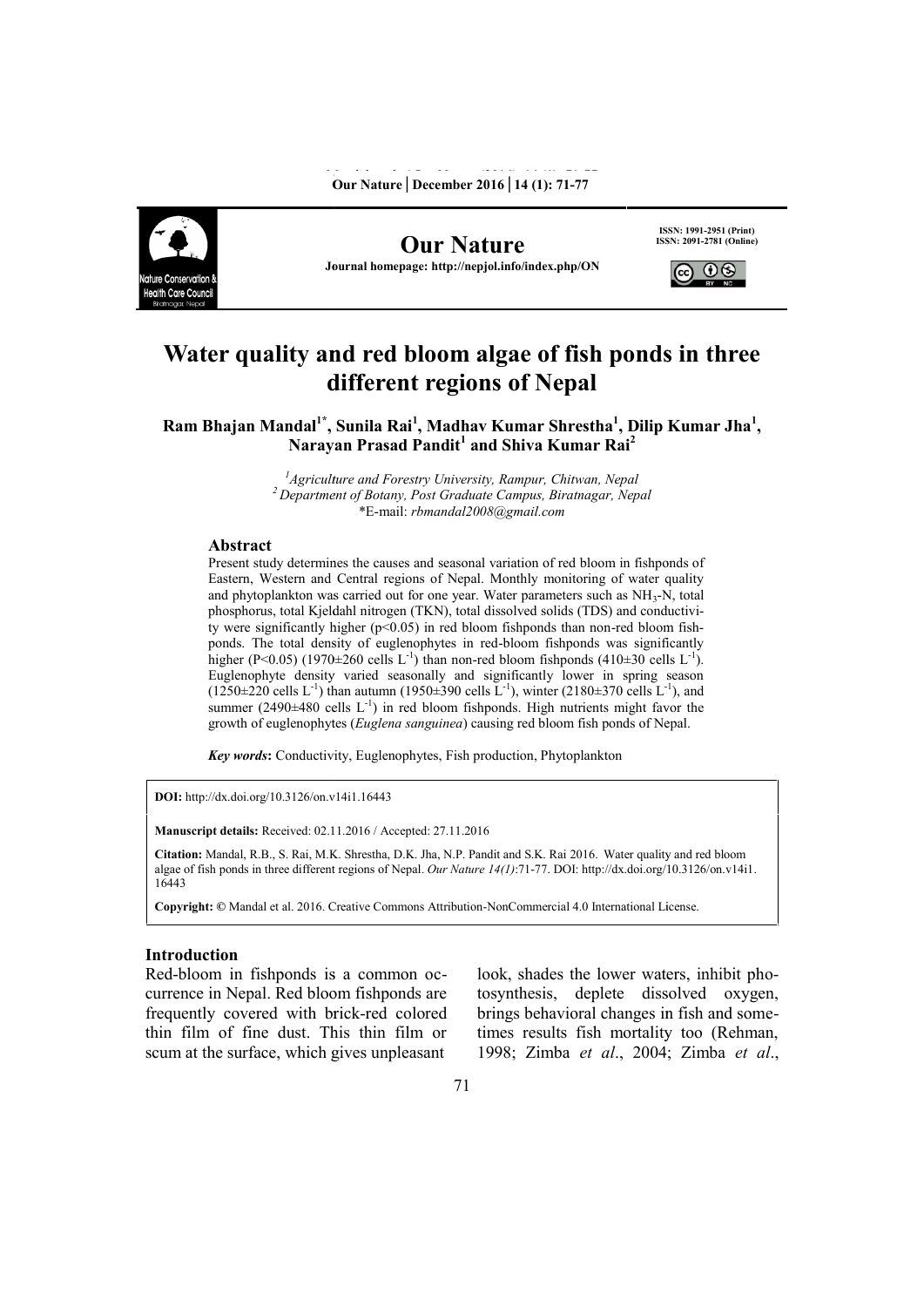2010) which is due to euglenoid toxin functions as a neurotoxin (Costa and Garrido, 2004; Costa, 2014). The color of the red bloom is not constant, that changes from green to red, generally green at the dawn and at the dusk, when the sunrays are oblique and soft (Rehman, 1998). Red blooms occur due to abundant food and suitable environment for phytoplankton growth.

For getting higher fish production, fish farmers feed their ponds with high doses of fertilizers. As a result, the confined water of the ponds becomes eutrophic due to sedimentation of nutrients from feed and fertilizers. This condition induces toxic and noxious phytoplankton bloom including euglenophytes which causes red blooming in pond water (Ohio EPA, 2013). Euglenophytes bloom is the most common phenomenon in warmer, shallow and eutrophic water bodies in Nepal. *Euglena* assemblages are known to be widely distributed in higher eutrophic shallow ponds at elevated temperature (Wild *et al.,* 1995). Most problems occur when population of potentially toxic species increase dramatically and causes oxygen depletions killing fish, shellfish and other aquatic organisms (Lopez *et al*., 2008; Zimba *et al*., 2004; 2010; Boyd and Tucker, 2014). In Nepal, farmers generally believe that red bloom has adverse effects on fish farming such as low fish production, oxygen depletion and fish mortality; however, no scientific research is done yet to prove it. Therefore, present research was to assess causes and seasonal occurrence of red bloom in fish ponds in Nepal.

### **Materials and methods**

Phytoplankton and water samples were collected from ten fishponds (5 red bloom and 5 non-red bloom ponds) each from 3 different regions (Morang in Eastern, Chitwan in Central and Rupandehi district in western region) of Nepal at 6 am to 8.30 am in four different seasons (spring, autumn, summer and winter) in a year.

Water quality parameters such as dissolved oxygen (DO), pH, oxidation reduction potential (ORP), temperature, conductivity, total dissolved solid (TDS) were analyzed in situ using HI-98194 Multiparameter and soluble reactive phosphorus (SRP), nitrate, nitrite, ammonia nitrogen (NH3-N) using HI-83203-02 Multiparameter bench photometer. Total phosphorus and chlorophyll-a was analyzed by standard methods (APHA, 1985; 2012) and total Kjheldahl nitrogen (TKN) according to APHA (2005).

For phytoplankton sampling, five liters of pond water (up to 50 cm depth) was collected using graduated bucket and filtered with plankton net (mesh size 5 μm) and then preserved in 5% formaldehyde solution. Phytoplanktons were identified following Prescott (1951) and Rai and Rai (2007) and classified according to Guiry and Guiry (2016). Phytoplankton were counted using Sedgwick-Rafter (S-R) cells and quantified following APHA (1976) as.

Number of species = C x 1000 mm<sup>3</sup>/L x D x W x S

Where, C= Number of organisms counted,  $L =$  Length of each stripe (mm),  $D =$  Depth of each stripe (mm), W= Width of each stripe (mm), and S= Number of stripes.

Data was analyzed by one way ANOVA and significant level was considered at the level of  $5\%$  (P<0.05). Seasonal variation and intra-regional of red bloom fishpond and non-red fishponds were analyzed by independent simple t-test at the level of 5% (P<0.05).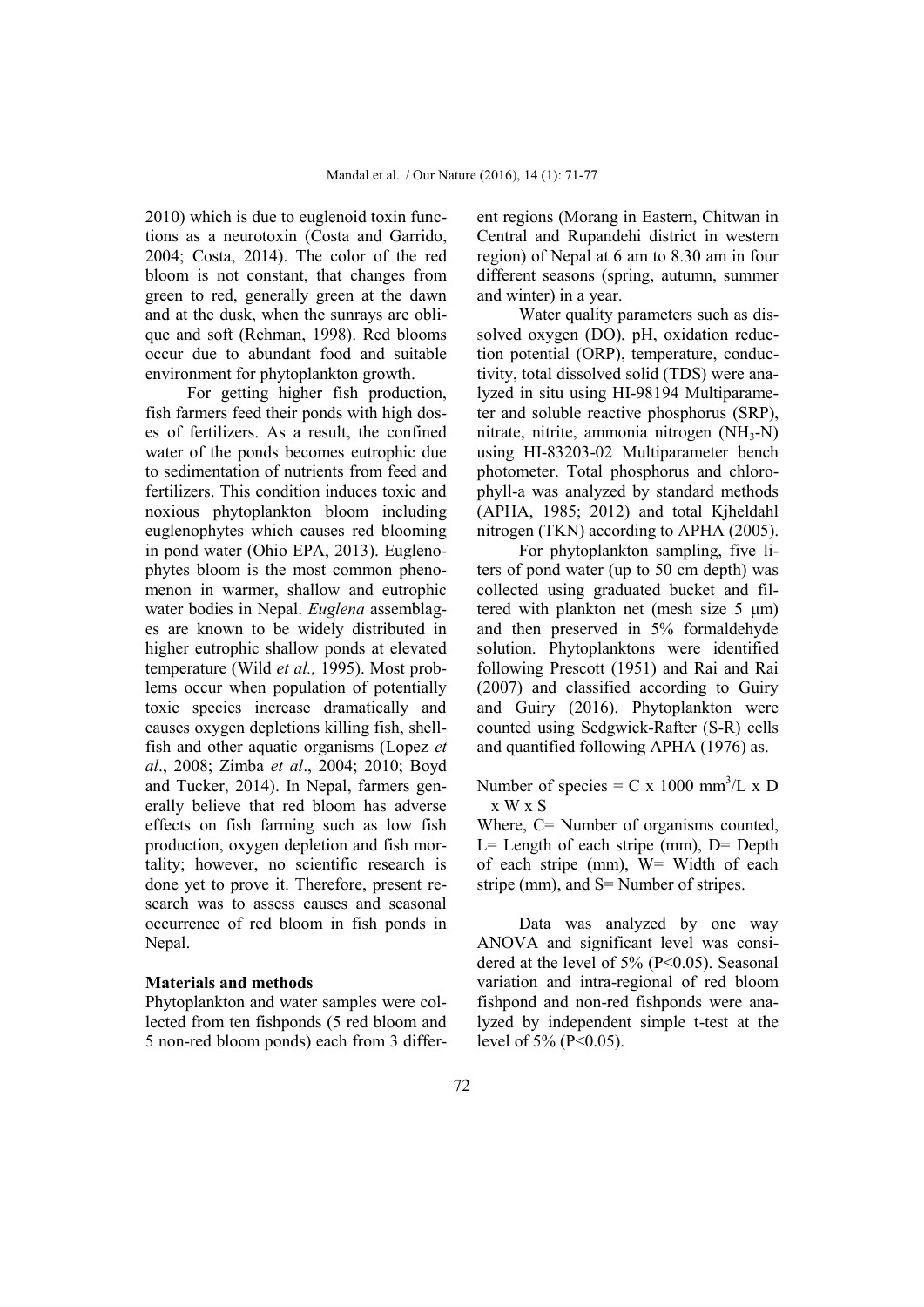#### **Results**

Results of region wise water quality parameters and phytoplankton density is shown in Table 1 and season wise water quality parameters and phytoplankton density is shown in Table 2. Results showed that water quality parameter such as pH, temperature, Nitrite, ORP and chlorophyll-a were not significantly different (P>0.05) between red bloom and non-red bloom fishponds.

## **Region wise water quality parameters and phytoplankton density**

Dissolved oxygen was of significantly lower  $(2.3\pm0.5 \text{ mg/L})$  in red bloom fishponds of central region than non-red bloom fishponds of  $(3.1\pm0.3 \text{ mg/L})$  the same region (Tab.1). Total phosphorus in red bloom fishponds was significantly higher  $(1.16\pm0.28 \text{ mg/L})$  in eastern region than non-red bloom fishponds (0.55±0.16 mg/L) of same region (Tab.1). Total ammonia nitrogen ( $NH_3-N$  mg/L) in red bloom fishponds of eastern region was also significantly higher  $(1.48\pm0.30 \text{ mg/L})$  than nonred bloom fishponds (0.63±0.09 mg/L) of same region (Tab. 1). Total Kjheldahl nitrogen (TKN) of red bloom fishponds of eastern (1.55±0.12 mg/L), central (1.4±0.19 mg/L) and western  $(1.48\pm0.07 \text{ mg/L})$  regions were significantly higher  $(P<0.05)$ than non-red bloom fishponds of all three different regions (Tab. 1). Similarly, TDS and conductivity of red bloom fishponds of all three regions were significantly higher (P<0.05) than non-red bloom fishponds. Highest value of TDS and conductivity were observed in western regions of Nepal (Tab. 1). Euglenophytes was significantly higher (P<0.05) in red bloom fishponds of western region  $(2370\pm420 \text{ cells } L^{-1})$  than non-red bloom fishponds (490 $\pm$ 70 cells L<sup>-1</sup>) of the same region (Tab. 1). Bascillario-

phytes and cyanophytes were not significantly different (P>0.05) among red bloom or non-red bloom fish ponds of all three regions (Tab. 1).

## **Season wise water quality parameters and phytoplankton density**

Seasonal combined mean DO (combined mean value of all red bloom fishponds or non-red bloom fishponds) was significantly higher in non-red bloom fishpond  $(3.5\pm0.4)$ mg/L) than red bloom fishponds (2.5±0.1 mg/L) (Tab. 2). Combined mean of total phosphorus also found significantly higher in red bloom fishponds  $(0.86\pm0.12 \text{ mg/L})$ than non-red bloom fish ponds (0.49±0.05 mg/L) (Tab. 2). Similarly combined mean of NH3-N mg/L in red bloom fishponds was significantly higher  $(1.05\pm0.14 \text{ mg/L})$  than non-red bloom fishponds (0.64±0.08 mg/L). Combined mean value of total dissolve solids (TDS) of red bloom fish ponds was significantly higher (148.01±14.5) mg/L) than non-red bloom fishponds (105.01±13.10 mg/L) (Tab. 2). Similarly, combined conductivity was also significantly higher in red bloom fishponds  $(292.3\pm31.1 \text{ }\mu\text{S/cm})$  than non-red bloom fishponds (211.98±27.2 µS/cm) (Tab. 2). Combined mean nitrate value in non-red bloom fishponds was significantly higher  $(0.59\pm0.09 \text{ mg/L})$  than red bloom fishponds  $(0.36\pm0.03 \text{ mg/L})$ .

Euglenophytes was significantly  $(P<0.05)$  in summer season  $(2490\pm290 \text{ cells } L^{-1})$ , winter  $(2180\pm370 \text{ cm})$ cells  $L^{-1}$ ) and autumn (1950 $\pm$ 390 cells  $L^{-1}$ ), than spring  $(1250\pm220$ cells  $L^{-1}$ ) season (Tab. 2) in red bloom fishponds. Chlorophytes was found significantly higher in summer season (1620 $\pm$ 250 cells L<sup>-1</sup>) than autumn season (650 $\pm$ 60 cells L<sup>-1</sup>) in red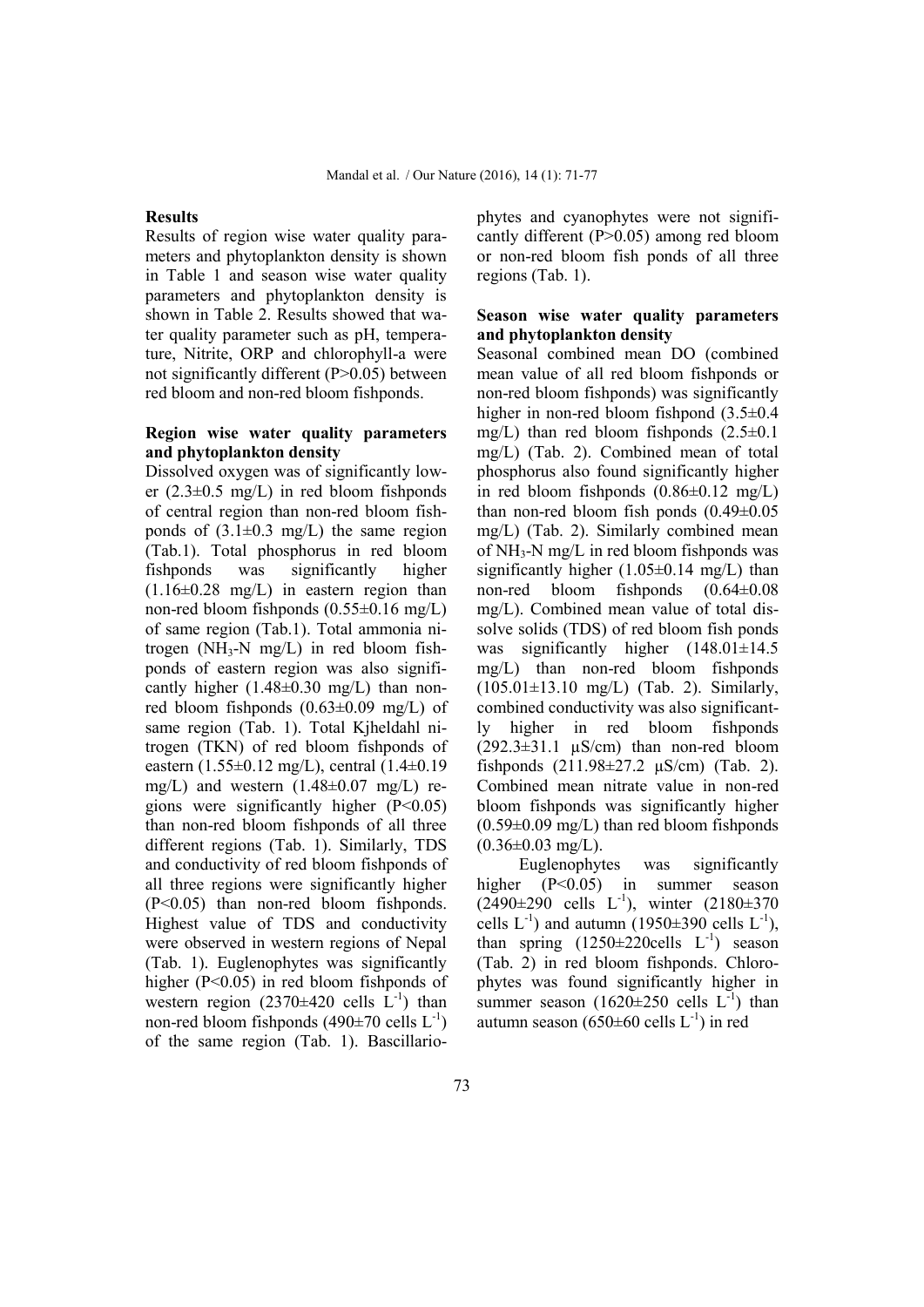## Mandal et al. / Our Nature (2016), 14 (1): 71-77

| Parameter                 | <b>Eastern Nepal</b>                                        |                                                                                | <b>Central Nepal</b>                    |                                                               | <b>Western Nepal</b>                              |                                                                 |  |
|---------------------------|-------------------------------------------------------------|--------------------------------------------------------------------------------|-----------------------------------------|---------------------------------------------------------------|---------------------------------------------------|-----------------------------------------------------------------|--|
|                           | <b>Red bloom</b>                                            | Non-Red                                                                        | Red bloom                               | Non-Red                                                       | Red bloom                                         | Non-Red                                                         |  |
|                           |                                                             | bloom                                                                          |                                         | bloom                                                         |                                                   | bloom                                                           |  |
| Temperature (°C)          | $28.70 \pm 0.1$ <sup>aA</sup>                               | $28.32 \pm 0.1$ <sup>aA</sup>                                                  | $26.0 \pm 0.3$ bA                       | $25.77 \pm 0.3$ bA                                            | $25.80\pm0.2$ bA                                  | $25.96 \pm 0.2$ <sup>bA</sup>                                   |  |
| pH                        | $7.7(7.4-8.0)$                                              | $7.4(7.4-7.8)$                                                                 |                                         | $7.8(7.7-8.0)$ $7.6(7.3-8.2)$                                 | $7.9(7.7-8.2)$                                    | $7.8(7.6-8.4)$                                                  |  |
| DO(mg/L)                  | $3.0 \pm 0.2$ bB                                            | $3.8 \pm 0.2$ <sup>aA</sup>                                                    | $2.3 \pm 0.5$ <sup>cB</sup>             | $3.1 \pm 0.3$ b <sup>A</sup>                                  | $2.4 \pm 0.4$ <sup>cB</sup>                       | $3.7 \pm 0.5$ <sup>aA</sup>                                     |  |
| ORP (mV)                  | A                                                           | $110.55 \pm 12.1^a$ 134.85 $\pm$ 5.43 <sup>aA</sup>                            | $\boldsymbol{\rm{A}}$                   | 124.35±2.83 <sup>ª</sup> 131.37±3.0 <sup>aA</sup>             |                                                   | $125.85 \pm 5.41$ <sup>aA</sup> $131.67 \pm 6.05$ <sup>aA</sup> |  |
| $NH3-N$ (mg/L)            | $1.48\pm0.30$ <sup>aA</sup> $0.63\pm0.09$ <sup>bB</sup>     |                                                                                |                                         | $0.78 \pm 0.19$ b <sup>A</sup> $0.53 \pm 0.16$ b <sup>A</sup> | $0.91 \pm 0.18$ <sup>bA</sup>                     | $0.77 \pm 0.18$ <sup>bA</sup>                                   |  |
| SRP (mg/L)                |                                                             | $0.25 \pm 0.06$ <sup>aA</sup> $0.29 \pm 0.06$ <sup>aA</sup>                    |                                         | $0.24 \pm 0.06$ aA $0.15 \pm 0.02$ aB                         | $0.24 \pm 0.07$ <sup>aA</sup>                     | $0.21 \pm 0.07$ <sup>aA</sup>                                   |  |
| Nitrate (mg/L)            | $0.41 \pm 0.1$ <sup>aA</sup>                                | $0.52 \pm 0.16$ <sup>aA</sup>                                                  |                                         | $0.28 \pm 0.09$ aB $0.57 \pm 0.28$ aA                         | $0.4 \pm 0.17$ <sup>aA</sup>                      | $0.69 \pm 0.29$ $^{\rm aA}$                                     |  |
| Nitrite (mg/L)            |                                                             | $0.01\pm0.00$ bA $0.01\pm0.00$ bA                                              | $0.09 \pm 0.03$ b $0.05 \pm 0.02$ b A   |                                                               | $0.28 \pm 0.08$ <sup>aA</sup>                     | $0.22 \pm 0.02$ <sup>aA</sup>                                   |  |
| $Ch-a$ (mg/L)             |                                                             | 22.3±3.07 <sup>aA</sup> 32.05±5.30 <sup>aA</sup>                               | $30.76 \pm 3.84$<br>$\rm{aA}$           | $27.51 \pm 4.20$ <sup>aA</sup>                                | 33.79±1.57 <sup>aA</sup> 28.57±3.64 <sup>aA</sup> |                                                                 |  |
| $TDS$ (mg/L)              | $100.5 \pm 6.65$<br>cA                                      | $60.81 \pm 4.42$<br>$\rm eB$                                                   | $134.1 \pm 7.32$<br>$\operatorname{cA}$ | $84.57 \pm 11.24$ <sup>cdB</sup>                              | 209.43±23.60 <sup>a</sup> 169.64±4.61<br>A        | bB                                                              |  |
| Conductivity              | $187.7 \pm 7.48$                                            | $123.60\pm8.43$ <sup>dB</sup> 267.34 $\pm$ 14.9 <sup>c</sup> 165.35 $\pm$ 23.5 |                                         |                                                               | 421.87±53.06 <sup>a</sup> 347.0±9.65              |                                                                 |  |
| $(\mu S/cm)$              | dA                                                          |                                                                                | A                                       | $\mathrm{dB}$                                                 | A                                                 | bB                                                              |  |
| TKN (mg/L)                | $1.55 \pm 0.12$ <sup>aA</sup> $1.1 \pm 0.07$ <sup>bcB</sup> |                                                                                | $1.4 \pm 0.19$ <sup>abA</sup>           | $1.00 \pm 0.07$ <sup>cB</sup>                                 | $1.48 \pm 0.1$ <sup>aA</sup>                      | $1.07 \pm 0.06$ bcB                                             |  |
| TP(mg/L)                  |                                                             | $1.16\pm0.28$ <sup>aA</sup> $0.55\pm0.16$ <sup>bA</sup>                        |                                         | $0.59\pm0.12$ <sup>bA</sup> $0.36\pm0.06$ <sup>bA</sup>       | $0.83 \pm 0.14$ <sup>abA</sup>                    | $0.56 \pm 0.06$ $^{\mathrm{bA}}$                                |  |
| Phytoplankton             |                                                             |                                                                                |                                         |                                                               |                                                   |                                                                 |  |
| Euglenophytes             | $1.36\pm0.08$ <sup>abA</sup> $0.42\pm0.01$                  |                                                                                | $2.19 \pm 0.62$                         | $0.34 \pm 0.06$                                               | $2.37 \pm 0.42$                                   | $0.49 \pm 0.07$                                                 |  |
| $(X10^3 \text{ cells/L})$ |                                                             | cdB                                                                            | aA                                      | dB                                                            | aA                                                | $\mathbf{cdB}$                                                  |  |
| Chlorophytes              | $1.01\pm0.14$ bcA $1.29\pm0.19$                             |                                                                                | $1.5 \pm 0.07$                          | $1.55 \pm 0.29$                                               | $0.83 \pm 0.09$                                   | $1.3 \pm 0.08$                                                  |  |
| $(X10^3 \text{ cells/L})$ |                                                             | abcA                                                                           | abA                                     | $\rm{aA}$                                                     | cA                                                | abcA                                                            |  |
| Bascillariophytes         | $0.58 \pm 0.19$                                             | $0.39 \pm 0.07$                                                                | $0.48 + 0.07$                           | $0.53 \pm 0.14$                                               | $0.50 \pm 0.13$                                   | $0.52 \pm 0.14$                                                 |  |
| $(X10^3 \text{ cells/L})$ | aA                                                          | aA                                                                             | aA                                      | $\rm{aA}$                                                     | aA                                                | aA                                                              |  |
| Cyanophytes               | $0.39 \pm 0.08$                                             | $0.63 \pm 0.10$                                                                | $0.30 \pm 0.02$                         | $0.39 \pm 0.08$                                               | $0.22 \pm 0.01$                                   | $0.39 \pm 0.08$                                                 |  |
| $(X10^3 \text{ cells/L})$ | bA                                                          | aA                                                                             | bA                                      | bA                                                            | bA                                                | bA                                                              |  |

**Table 1**. Region-wise variation of water quality parameters and phytoplankton (Mean + S.E.) of red bloom and non-red bloom fishponds.

[Small letter shows regional differences while capital letter (t-test analysis) shows intra-regional differences between red bloom and non-red bloom fishponds]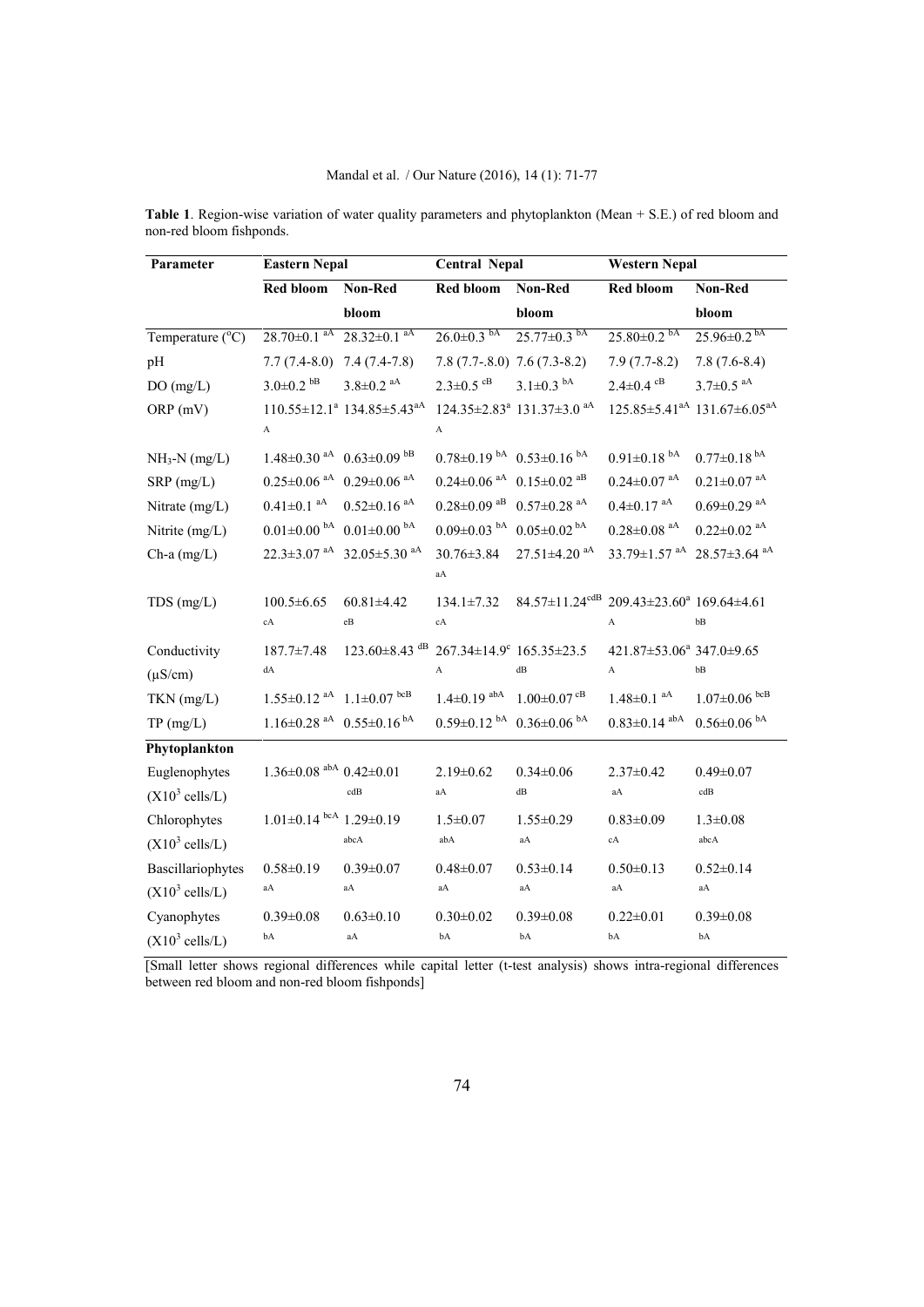|                               | Spring(M-M)                      |                                                                                                                                                | Summer (J-A)                                                                   |                             | Autumn (S-N)               |                   | Winter $(D - F)$                                                       |                  | Combined                 |                                                                                                                                       |
|-------------------------------|----------------------------------|------------------------------------------------------------------------------------------------------------------------------------------------|--------------------------------------------------------------------------------|-----------------------------|----------------------------|-------------------|------------------------------------------------------------------------|------------------|--------------------------|---------------------------------------------------------------------------------------------------------------------------------------|
| Parameter                     | Red                              | Non-                                                                                                                                           | Red                                                                            | Non-                        | Red                        | Non-              | Red                                                                    | Non-             | Red                      | Non-                                                                                                                                  |
|                               | pond                             | Red                                                                                                                                            | pond                                                                           | Red                         | pond                       | Red               | pond                                                                   | Red              | pond                     | Red                                                                                                                                   |
| Temperature (°C)              | $30.0 \pm 0.$                    | $30.3 \pm 0.931.8 \pm 0.$                                                                                                                      |                                                                                | $31.3 \pm 0.$               | $26.5 \pm 0.$              | $26.1 \pm 0.$     | $18.9 \pm 0.$                                                          | $18.9 \pm 0.$    | $26.8 \pm 0.$            | $26.6 \pm 0.3$                                                                                                                        |
|                               | $q^a$                            | $\rm{a}$                                                                                                                                       | 1 <sup>a</sup>                                                                 | 01 <sup>b</sup>             | 6 <sup>a</sup>             | 6 <sup>a</sup>    | 2 <sup>a</sup>                                                         | 3 <sup>a</sup>   | 3 <sup>a</sup>           | $\rm{a}$                                                                                                                              |
| pH                            |                                  |                                                                                                                                                |                                                                                |                             |                            |                   |                                                                        |                  |                          | $8.1\pm0.1$ $7.8\pm0.1$ <sup>a</sup> $7.6\pm0.1$ $7.3\pm0.1$ $7.7\pm0.1$ $7.7\pm0.1$ $8.0\pm0.9$ $7.9\pm0.0$ $7.9\pm0.1$ $7.7\pm0.09$ |
|                               | $\mathbf{a}$                     |                                                                                                                                                | $\mathbf{a}$                                                                   | $\rm{a}$                    | $\mathbf{a}$               | $\rm{a}$          | $\rm{a}$                                                               | 7 <sup>a</sup>   | $\rm{a}$                 | $\rm{a}$                                                                                                                              |
| DO(mg/L)                      | b                                | $3.0\pm0.4$ $3.9\pm0.44$ $1.8\pm0.1$ $2.4\pm0.2^a$ $2.3\pm0.2^b$ $3.1\pm0.3$ $3.0\pm0.1$ $4.7\pm0.2$ $2.5\pm0.1$ $3.5\pm0.4^a$<br>$\mathbf{a}$ | $\mathbf b$                                                                    |                             |                            | $2^a$             | b                                                                      | $\mathbf{a}$     | $\mathbf b$              |                                                                                                                                       |
| ORP (mV)                      | 6.6 <sup>a</sup>                 | 106.52± 119.17± 113.59± 124.1±3 139.11± 147.59± 133.62± 139.69± 120.25<br>6.81 <sup>a</sup>                                                    | 5.7 <sup>a</sup>                                                               | $4^a$                       | $6.67$ <sup>a</sup>        | 3.39 <sup>a</sup> | 8.4 <sup>a</sup>                                                       | 5.9 <sup>a</sup> | $\pm 6.0^{\circ}$        | $132.63\pm$<br>2.89 <sup>a</sup>                                                                                                      |
| $NH_3-N$ (mg/L)               |                                  |                                                                                                                                                |                                                                                |                             |                            |                   |                                                                        |                  |                          | $0.91\pm0.$ $0.64\pm0.1$ $1.21\pm0.$ $0.42\pm0.$ $1.05\pm0.$ $0.75\pm0.$ $1.01\pm0.$ $0.76\pm0.$ $1.05\pm0.$ $0.64\pm0.0$             |
|                               | 19 <sup>a</sup>                  | 6 <sup>a</sup>                                                                                                                                 | 19 <sup>a</sup>                                                                | 06 <sup>b</sup>             | 20 <sup>a</sup>            | 13 <sup>a</sup>   | 22 <sup>a</sup>                                                        | 17 <sup>a</sup>  | 14 <sup>a</sup>          | 8 <sup>b</sup>                                                                                                                        |
| $SRP$ (mg/L)                  | 03 <sup>a</sup>                  | $0.13\pm0$ . $0.19\pm0.0$ $0.29\pm0$ . $0.13\pm0$ . $0.31\pm0$ . $0.34\pm0$ .<br>6 <sup>a</sup>                                                | 07 <sup>a</sup>                                                                | 03 <sup>a</sup>             | 08 <sup>a</sup>            | 08 <sup>a</sup>   | 05 <sup>a</sup>                                                        | 066 <sup>a</sup> | 033 <sup>a</sup>         | $0.24\pm0.$ $0.19\pm0.$ $0.24\pm0.$ $0.21\pm0.3$<br>$\rm{a}$                                                                          |
| Nitrate (mg/L)                |                                  | $0.84\pm0.$ $0.91\pm0.2$ $0.19\pm0.$ $0.4\pm0.1$ $0.1\pm0.0$                                                                                   |                                                                                |                             |                            | $0.49 \pm 0.$     |                                                                        |                  |                          | $0.32\pm0.$ $0.57\pm0.$ $0.36\pm0.$ $0.59\pm0.0$                                                                                      |
|                               | 11 <sup>a</sup>                  | 1 <sup>a</sup>                                                                                                                                 | 04 <sup>a</sup>                                                                | 7 <sup>a</sup>              | 4 <sup>b</sup>             | 16 <sup>a</sup>   | 1 <sup>a</sup>                                                         | 15 <sup>a</sup>  | 03 <sup>b</sup>          | q <sup>a</sup>                                                                                                                        |
| Nitrite $(mg/L)$              | $0.06 \pm 0.$<br>02 <sup>a</sup> | 1 <sup>a</sup>                                                                                                                                 | $0.03\pm0.0$ $0.01\pm0$ . $0.02\pm0$ . $0.02\pm0$ .<br>0 <sup>a</sup>          | 0 <sup>a</sup>              | 00 <sup>a</sup>            | 0 <sup>a</sup>    | $0.03\pm0$ . $0.43\pm0$ . $0.29\pm0$ . $0.13\pm0$ .<br>14 <sup>a</sup> | 1 <sup>a</sup>   | 04 <sup>a</sup>          | $0.09 \pm 0.0$<br>2 <sup>a</sup>                                                                                                      |
| $Ch-a$ (mg/L)                 |                                  | 21.9±4. 29.44±4. 30.76±3 37.98±5 23.07±3 21.68±2 40.07±6 28.42±5 28.95±                                                                        |                                                                                |                             |                            |                   |                                                                        |                  |                          | $29.38 \pm 2.$                                                                                                                        |
|                               | 06 <sup>a</sup>                  | 44 <sup>a</sup>                                                                                                                                | .35 <sup>a</sup>                                                               | .6 <sup>a</sup>             | .3 <sup>a</sup>            | .61 <sup>a</sup>  | .5 <sup>a</sup>                                                        | .3 <sup>a</sup>  | 2.05 <sup>a</sup>        | 42 <sup>a</sup>                                                                                                                       |
| $TDS$ (mg/L)                  |                                  | $160.07\pm$ 115.39 ± $106.02\pm$ 85.91 ± 135.8 ± 199.9 ± 14 190.16 ± 118.83 ± 148.01                                                           |                                                                                |                             |                            |                   |                                                                        |                  |                          | $105.01 \pm$                                                                                                                          |
|                               | 18.9 <sup>a</sup>                | $16.2^a$                                                                                                                                       | $15.3^{a}$                                                                     | 1.97 <sup>a</sup>           | 6.48 <sup>a</sup>          | .9 <sup>a</sup>   | $12.1^a$                                                               | $11.8^{b}$       | $\pm 14.5^{\circ}$       | 13.10 <sup>b</sup>                                                                                                                    |
| Conductivity                  |                                  | 298.73± 232.38± 211.98± 169.96± 280.16± 203.89± 378.33± 241.71± 292.30                                                                         |                                                                                |                             |                            |                   |                                                                        |                  |                          | $211.98 \pm$                                                                                                                          |
| $(\mu S/cm)$                  | $43.3^{a}$                       | 33.01 <sup>a</sup>                                                                                                                             | 30.7 <sup>a</sup>                                                              | $24.3^{\rm a}$              | $33.8^{a}$                 | $29.9^a$          | 24.1 <sup>a</sup>                                                      | $26.6^{b}$       | $\pm 31.1^a$             | $27.2^{b}$                                                                                                                            |
| $TKN$ (mg/L)                  | $1.45 \pm 0.$<br>$15a$           | 1 <sup>a</sup>                                                                                                                                 | $1.12\pm0.1$ $1.59\pm0.$ $1.39\pm0.$ $1.24\pm0.$ $0.88\pm0.$<br>1 <sup>a</sup> | 06 <sup>a</sup>             | 13 <sup>a</sup>            | 11 <sup>b</sup>   | 25 <sup>a</sup>                                                        | 04 <sup>b</sup>  | 07 <sup>a</sup>          | 1.62 $\pm$ 0. 0.82 $\pm$ 0. 1.48 $\pm$ 0. 1.05 $\pm$ 0.0<br>3 <sup>b</sup>                                                            |
| TP(mg/L)                      | $1.01 \pm 0.$                    |                                                                                                                                                | $0.62 \pm 0.0$ $0.74 \pm 0.$                                                   | $0.38\pm0.$ 0.76 $\pm0.$    |                            | $0.40 \pm 0.$     | $0.94 \pm 0.$                                                          |                  | $0.55\pm0.$ 0.86 $\pm0.$ | $0.49 \pm 0.0$                                                                                                                        |
|                               | 16 <sup>a</sup>                  | 9 <sup>a</sup>                                                                                                                                 | $2^a$                                                                          | 06 <sup>a</sup>             | 17 <sup>a</sup>            | $08\,$ $^{\rm a}$ | 17 <sup>a</sup>                                                        | 08 <sup>b</sup>  | 12 <sup>a</sup>          | $5^{\mathrm{b}}$                                                                                                                      |
| Phytoplankton                 |                                  |                                                                                                                                                |                                                                                |                             |                            |                   |                                                                        |                  |                          |                                                                                                                                       |
| Eulenophytes                  | $1.25 \pm 0.$                    |                                                                                                                                                | $0.58 \pm 0.0$ 2.49 $\pm$ 0.                                                   |                             | $0.29\pm 0.$ 1.95 $\pm 0.$ | $0.24 \pm 0.$     |                                                                        |                  |                          | 2.18 $\pm$ 0. 0.56 $\pm$ 0. 1.97 $\pm$ 0. 0.41 $\pm$ 0.0                                                                              |
| $(X10^3$ cells/L)             | $22^{aB}$                        | $5^{bX}$                                                                                                                                       | $48$ <sup>aA</sup>                                                             | $04^{pY}$                   | 39 <sup>~aA</sup>          | $04^{bY}$         | $37^{aA}$                                                              | $07^{bX}$        | 26 <sup>a</sup>          | 3 <sup>b</sup>                                                                                                                        |
| Chlorophytes                  | $1.19 \pm 0.$                    | $1.13 \pm 0.2$ $1.62 \pm 0.$                                                                                                                   |                                                                                | $2.04\pm0.$ 0.65 $\pm0.$    |                            | $1.09 \pm 0.$     | $0.97 \pm 0.$                                                          |                  |                          | $1.25\pm0.$ $1.11\pm0.$ $1.37\pm0.1$                                                                                                  |
| $(X10^3$ cells/L)             | $17^{aAB}$                       | bY                                                                                                                                             | $25~^{\mathrm{aA}}$                                                            | $26^{aX}$                   | $06^{bC}$                  | 18 <sup> aY</sup> | $14~^{\mathrm{aBC}}$                                                   | $17^{aT}$        | 09 <sup>a</sup>          | 1 <sup>a</sup>                                                                                                                        |
| Bascillariophytes             | $0.49 \pm 0.$                    |                                                                                                                                                | $0.34 \pm 0.0$ $0.72 \pm 0.$                                                   | $0.92 \pm 0.$ $0.37 \pm 0.$ |                            | $0.32 \pm 0.$     | $0.49 \pm 0.$                                                          |                  |                          | $0.33\pm0.$ $0.52\pm0.$ $0.48\pm0.0$                                                                                                  |
| $(X10^3 \text{ cells/L})$     | $05^{AAB}$                       | $3^{bY}$                                                                                                                                       | $15^{aA}$                                                                      | $17^{aX}$                   | $05^{aC}$                  | $05^{aY}$         | $07~^{\mathrm{aAB}}$                                                   | $04^{aY}$        | 06 <sup>a</sup>          | 5 <sup>a</sup>                                                                                                                        |
| Cyanophytes                   |                                  | $0.33\pm0.$ $0.27\pm0.0$ $0.43\pm0.$                                                                                                           |                                                                                |                             | $0.98\pm0.$ $0.18\pm0.$    | $0.30 \pm 0.$     | $0.27 \pm 0.$                                                          | $0.32 \pm 0.$    |                          | $0.30\pm0.$ $0.47\pm0.0$                                                                                                              |
| (X (10 <sup>3</sup> cells/L)) | $03$ aAB                         | $3^{aY}$                                                                                                                                       | 1 <sup>bA</sup>                                                                | $18~^{\mathrm{aX}}$         | $02~^{\mathrm{bB}}$        | $05^{aY}$         | $03$ aAB                                                               | $04^{aY}$        | 03 <sup>b</sup>          | 5 <sup>a</sup>                                                                                                                        |

**Table 2**. Season-wise variation of water quality parameters and phytoplankton of red bloom and non-red bloom fishponds in all three regions of country.

[Small letter shows difference between red bloom and non-red bloom fishponds while capital letter shows sea sonal differences between red bloom and non-red bloom fishponds]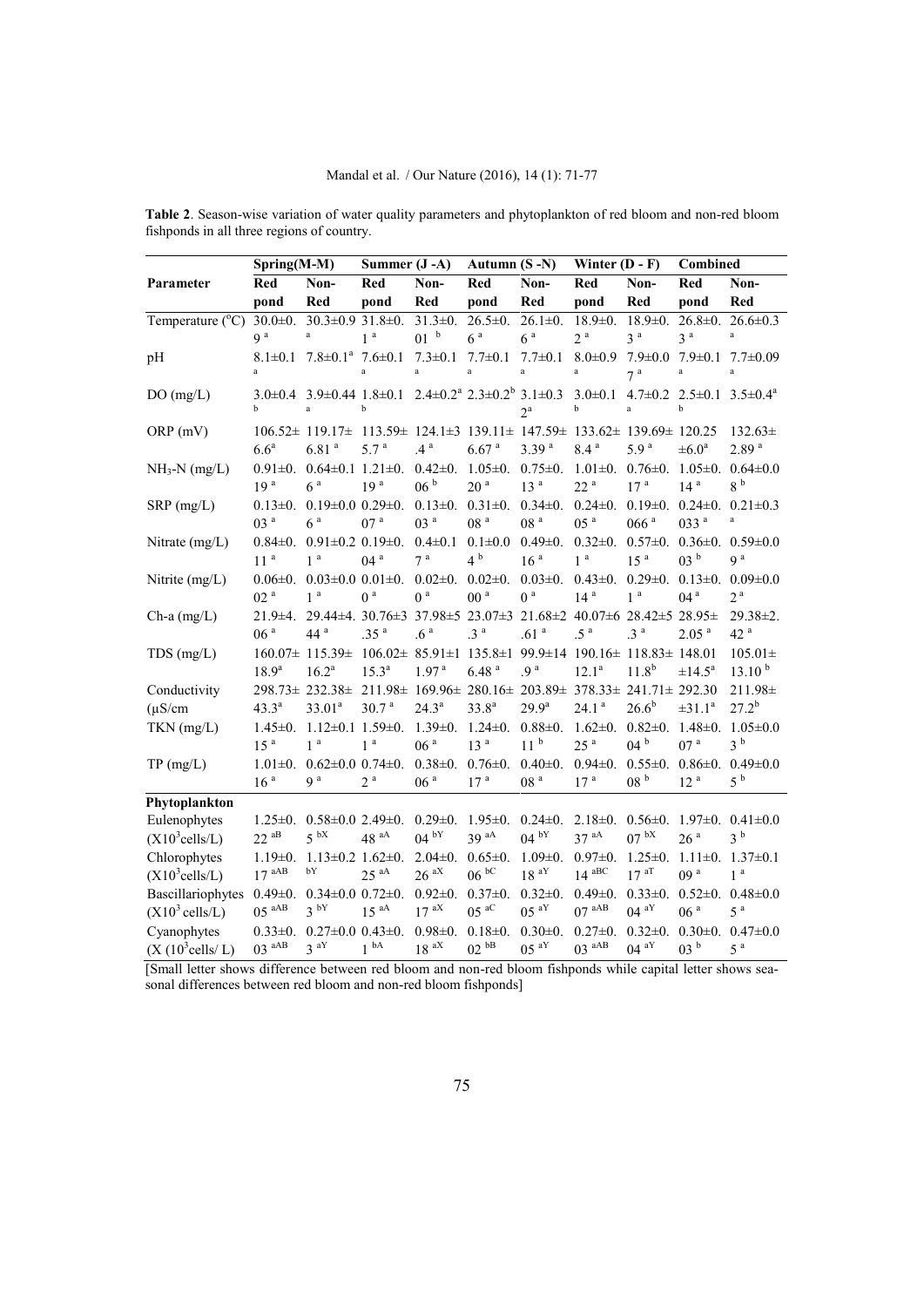bloom fishponds (Tab. 2). Cyanophytes was found significantly higher in non-red bloom fishponds  $(980\pm180 \text{ cells } L^{-1})$  in summer season than non-red bloom fishponds  $(270\pm30 \text{ cells } L^{-1})$  of the spring season. Bascillariophytes was significantly higher non-red bloom fishponds (920±170) cells  $L^{-1}$ ) in summer season than autumn  $(320\pm50 \text{ cells } L^{-1})$  (Tab. 2) season of nonred bloom fishponds. In red bloom fishponds, red color was depended on the presence of *Euglena sanguinea.* At least many than thousands cells per liter of water was found and if number of cells increased, intensity of red blooming also increased.

#### **Discussion**

Significantly higher euglenophyte density in red bloom fish ponds confirmed red bloom is due to euglenophytes (Rahman *et al*., 2007). The development of red bloom algae i.e., euglenophytes depend on the combination of a set of factors such as sunlight, temperature and nutrient concentrations. In accordance with Nwankwo (1995), higher number of euglenophytes species were recorded when water nutrient values were high. In the red bloom fishponds of all three regions during summer and winter seasons, the high nutrient such as TP, TKN, NH3-N was found which is quite similar to Xavier *et al.* (1991) and Rahman *et al.* (2007). The value of dissolved oxygen during the heavy bloom in ponds of the Central and Western region were lower (2.2 and 2.4 mg L–1) than the ponds of Eastern region 3.0 mg L–1where the bloom did not occur high. High dissolved solids (TDS), high SRP, TKN and high conductivity were found to favor the abundance of euglenophytes in Western and Central regions of Nepal (Munawar, 1970; Rahman *et al.,* 2007). Nutrients enrichment in fishponds is

reflected through TDS and conductivity of water.

This finding agrees fairly well with finding of Mishra and Saksena (1993) and Hosmani (1988) who reported that the percentage of euglenophytes was greater compared to chlorophytes, bacillariophytes and cyanophytes in nutrient rich water bodies (Costa and Garrido, 2004; Lopez *et al*., 2008; Costa, 2014).

## **Conclusions**

Red algal bloom have increased during the past 20 years in Asian country (Costa and Garrido, 2004; Lopez *et al*., 2008; Costa, 2014). In Nepal, red bloom in fish ponds has become common problem especially in the terai region. Preliminary study on red bloom in fish ponds of three regions of the country has been able to identify that euglenophyte algae is the major cause of red scum and its population varies seasonally depending on nutrients content in water. The findings will help to make farmers understand that red color in fish pond is a biological activity influenced by water quality such as nutrients in water. However, further studies are needed to assess effects of red bloom on fish growth and production and its control measures.

### **Acknowledgements**

Authors are thankful to the farmers of Eastern, Central and Western regions of Nepal for their kind cooperation and help during the field study. We would also like to thank Department of Aquaculture and Fisheries, Agriculture and Fisheries University, and Department of Botany, Postgraduate Campus, Biratnagar for providing lab facilities. We are grateful to AquaFish Innovation Lab for financial support.